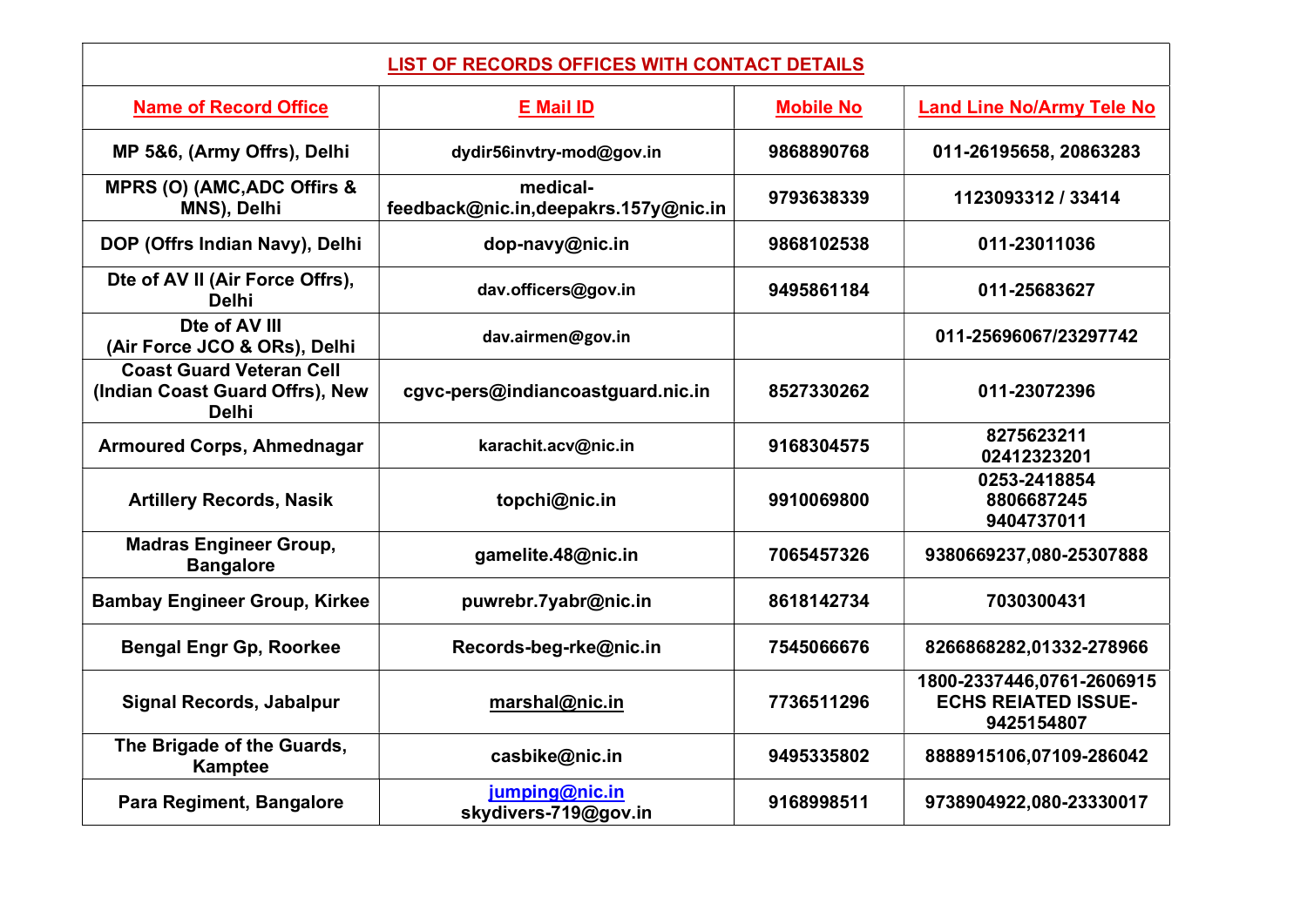| <b>Name of Record Office</b>        | <b>E</b> Mail ID        | <b>Mobile No</b>         | <b>Land Line No/Army Tele No</b>                |
|-------------------------------------|-------------------------|--------------------------|-------------------------------------------------|
| The Punjab Regiment, Ramgarh        | drirehome@nic.in        | 7771862879               | 6202910486,06553-<br>231614,226252              |
| The Madras Regt, Willington         | kingofnilgiri@nic.in    | 9742953421               | 0432202455,4232202450                           |
| The Grenadiers, Jabalpur            | shaktishali@nic.in      | 8826041045               | 0761-2625438<br><b>TOLL FREE NO-18002335846</b> |
| The Maratha Light Infantry, Belgaum | greatgorilla@nic.in     | 7839511127<br>7795977011 | 08312402821,0831-2400648                        |
| The Rajputana Rifle, Delhi Cantt    | veerbhogya@nic.in       | 9606847313               | 9354104024,011-25686024                         |
| The Rajput Regiment, Fatehgarh      | yadunath@nic.in         | 7309520706               | 05692-234354,9766162382                         |
| The Jat Regiment, Bareilly          | fatherland.two@nic.in   | 9483514023               | 05812-518800,2511796/6335                       |
| The Sikh Regiment, Ramgarh          | power.1@nic.in          | 9603516385               | 6553-231010,8987552454                          |
| The Sikh Light Infantry, Fatehgarh  | mykhalsa@nic.in         | 9513131963               | 6306459350,05692-237704                         |
| The Garhwal Rifle, Lansdowne        | bhulla.wali@nic.in      | 7451045460               | 013-86262261                                    |
| The Kuman Regiment, Ranikhet        | hill.binsar@nic.in      | 9174800681               | 18001804146,05966-221358                        |
| The Assam Regiment, Shillong        | rhinorecords-meg@nic.in | 7507297426               | 9485187072,2585227(ESM)                         |
| 11 Gorkha Rifle, Lucknow            | records11-gr@nic.in     | 9844078165               | 8090000253                                      |
| <b>JAK Rifle, Jabalpur</b>          | zorawar.hunja@nic.in    | 7566680898               | 07612928639,9479528639                          |
| ASC (MT/Supply/South), Bangalore    | rabbit.812@nic.in       | 8861753401               | 080-25590089,9480181706                         |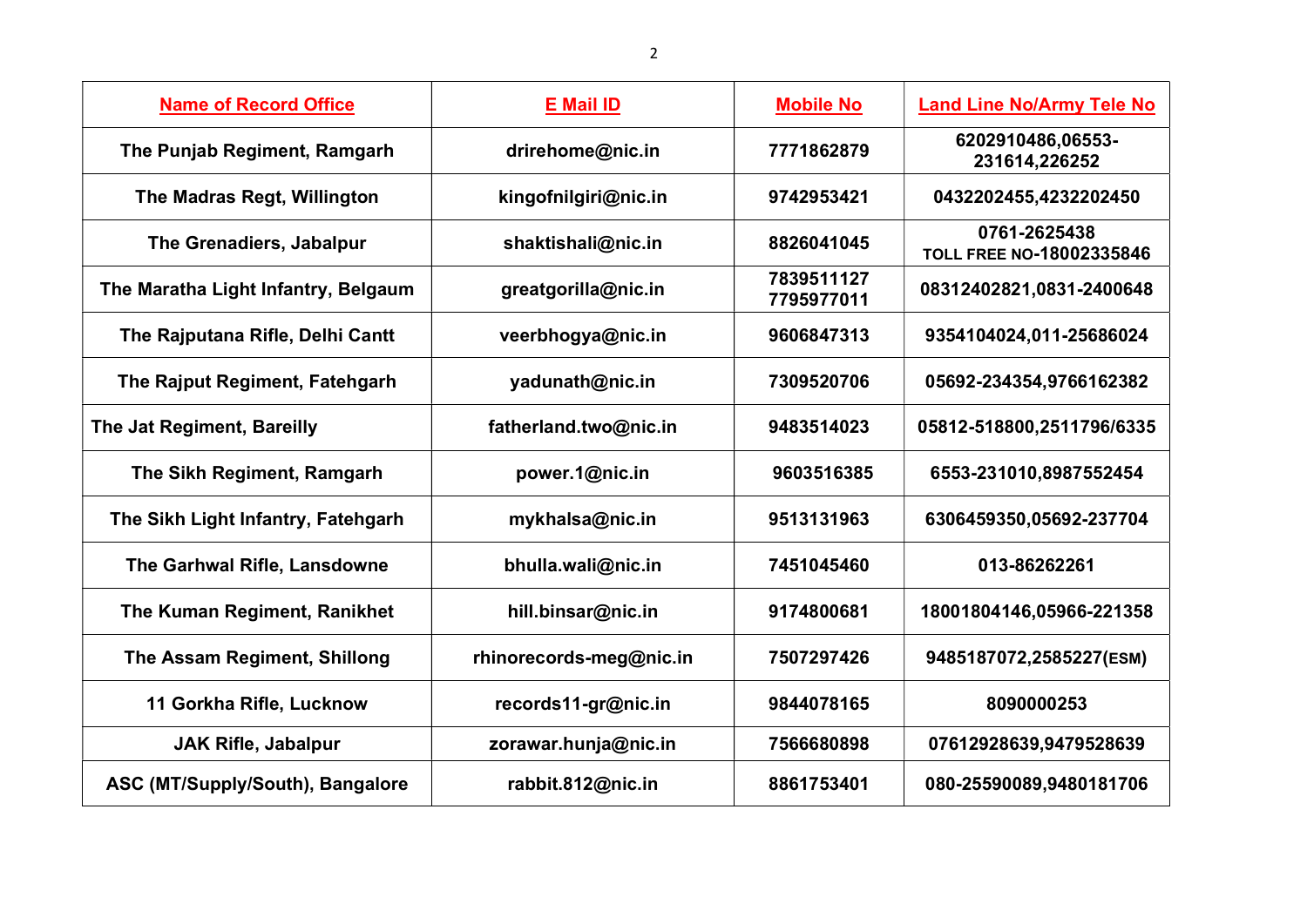| <b>Name of Record Office</b>                        | <b>E</b> Mail ID        | <b>Mobile No</b> | <b>Land Line No/Army Tele No</b>           |
|-----------------------------------------------------|-------------------------|------------------|--------------------------------------------|
| Army Service Corps(AT),<br><b>Bangalore</b>         | aman56007@nic.in        | 8770386948       | 080-39566002<br>080-39566003<br>9758096579 |
| <b>Army Postal Corps Records,</b><br><b>Kamptee</b> | tee.kamp62@nic.in       | 8275573696       | 07109-288897                               |
| <b>AMC Records, Lucknow</b>                         | comb.heal@nic.in        | 9984387767       | 7275482653                                 |
| <b>Ordinance Corps,</b><br><b>Secunderabad</b>      | tusker.2015@nic.in      | 7875444615       | 040-27730705<br>8886567240                 |
| <b>EME Records, Secunderabad</b>                    | quick.responder@nic.in  | 8588837164       | 9052976208,<br>040-27793201, Mil-7146      |
| Int Corps Records, Pune                             | ranbhumi@nic.in         | 9607007102       | 18002338189,020-26338189                   |
| <b>CMP Records, Bangalore</b>                       | whitebelt.red@nic.in    | 8006446868       | 9900589241,080-25571593                    |
| <b>Pioneer Corps Records,</b><br><b>Bangalore</b>   | sarvavijayee.1@gov.in   | 7974552852       | 08025559294,9481206915                     |
| <b>DSC Records, Cannanore</b>                       | veteran.2014@nic.in     | 7057263068       | 04972954377,9946585004                     |
| <b>AEC Records, Pachmarhi</b>                       | shiksha@nic.in          | 9765387428       | 07578-252966,07578252966                   |
| <b>APTC Records, Pune</b>                           | calcium@nic.in          | 8142315445       | 8142315445                                 |
| <b>Records Mech Inf Regt,</b><br>Ahmednagar         | sarathro@nic.in         | 7748900279       | $0241 -$<br>2330060,2326895,9689601657     |
| Army Air Def Records, Gopalpur                      | aadrgms@nic.in,         | 7060087688       | 9437584485                                 |
| <b>DOGRA Records</b>                                | highlander@nic.in       | 7353305636       | 9026300065,05273-225201                    |
| <b>JAK LI Records</b>                               | jakliro.sr10-apo@nic.in | 9764230222       | 0194-2300276,2300258                       |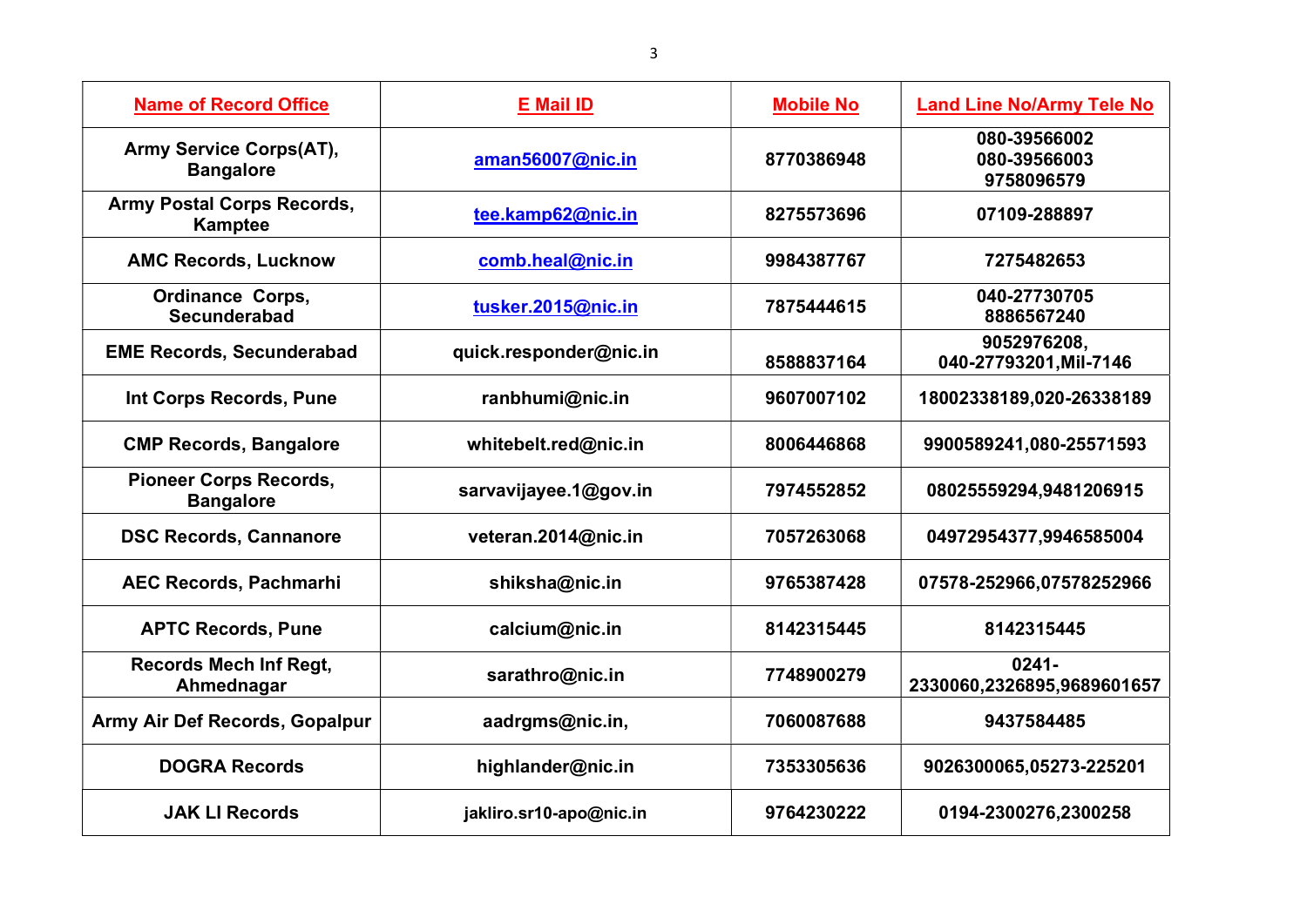| <b>Name of Record Office</b>                     | <b>E</b> Mail ID                              | <b>Mobile No</b> | <b>Land Line No/Army Tele No</b>  |
|--------------------------------------------------|-----------------------------------------------|------------------|-----------------------------------|
| <b>Ladakh Scouts</b>                             | Ladsrec-238@gov.in                            | 9515788221       | 01982226177<br>8082861180         |
| <b>The Presidents Body Guards</b>                | secndincomdt.pbg@rb.nic.in                    | 7087437358       | 011-23013952                      |
| <b>Garhwal Rifles</b>                            | bhulla.wali@nic.in                            | 7909098377       | 01386262261,<br>01386262777       |
| <b>14 Gorkha Riffles</b>                         | Himmat.brave@nic.in                           | 9816100628       | 01792-294416<br>9756600854        |
| <b>NCC DTE</b>                                   | hq.ms-jdcoord@nccindia.nic.in                 | 8192801873       | 01126177260                       |
| <b>ADG TA</b>                                    | target@gov.in                                 | 8989933079       | 33858                             |
| <b>Gorkha Record Office,</b><br><b>Kunraghat</b> | Paryad.55970@gov.in<br>Grokhghat123@gmail.com | 9981927472       | 8004936883                        |
| 5/8 GR                                           | Khukri58@nic.in                               | 9405427279       | 18003453650                       |
| <b>Army Aviation Corps</b>                       | helplineair@nic,in                            | 9673229142       | 02532411062                       |
| 11 Gr, Lucknow                                   | records11 gr@gov.in                           | 9844078165       | 0522-2483878<br>8090000253        |
| <b>Bihar Records, Danapur Cantt</b>              | kalinga@nic.in                                | 9880124282       | 6488 -<br>06115-220194,7783891518 |
| Gro (K) Records, Gorakhpur                       | Ramngh.788m@gov.in                            | 9981927422       | 8004936883,0551-2271247           |
| Gro (G) Records, Dargjeeling                     |                                               |                  | 0542-256134,0354-2257118          |
| Roie, Kathmandu                                  | Roie.kathmandu@mea.gov.in                     | 8138815117       | 009771-4429567                    |